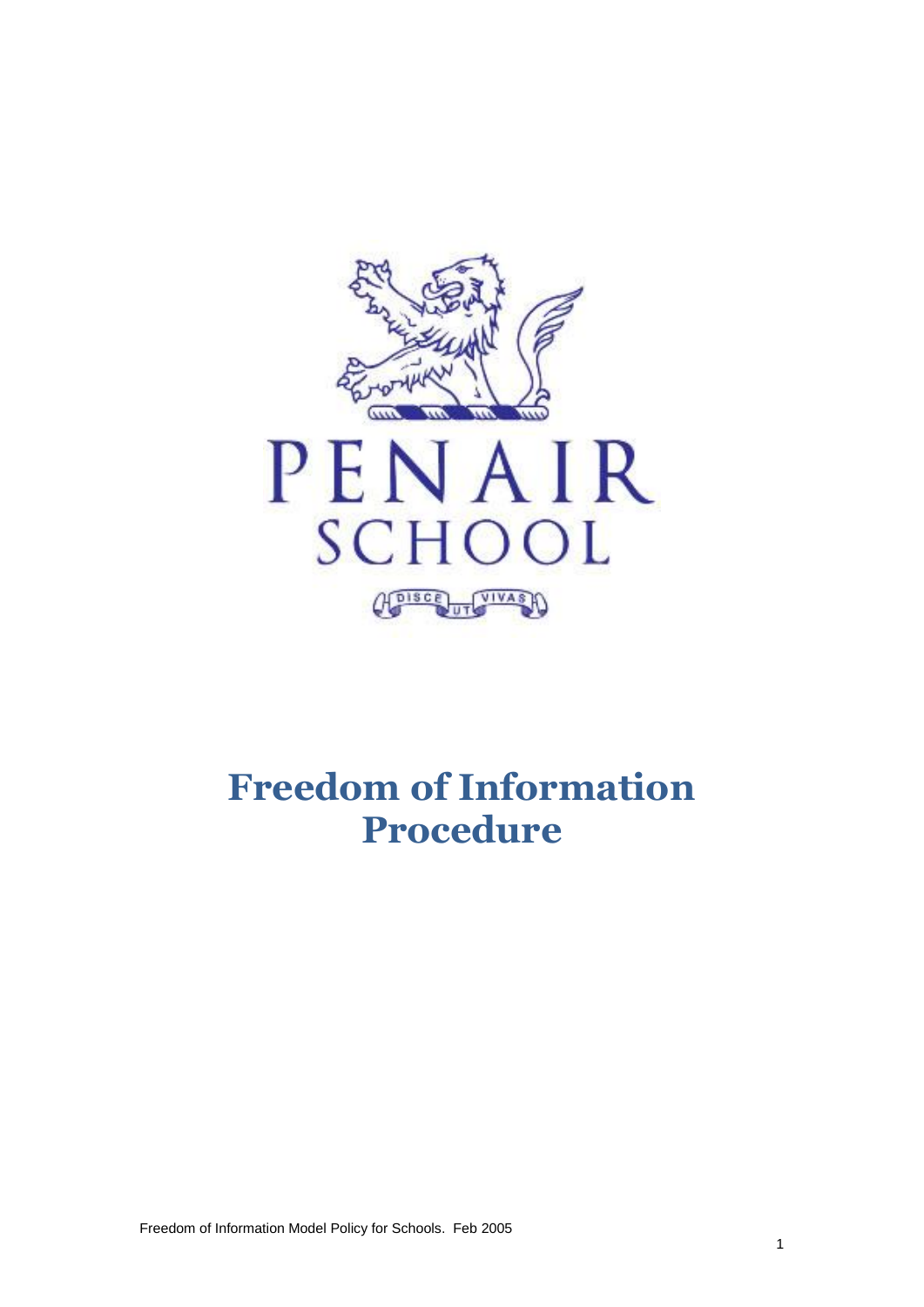## **Freedom of Information Act 2000.**

## **Procedure for Dealing with Requests**

*Note: This is adapted from the DfES Guide for Maintained Schools on Full Implementation from January 2005, with the exception of paras 17 – 21 which have been changed to reflect amended guidance.*

1. To handle a request for information the governing body or delegated person will need to ask themselves a series of questions. These are set out below and shown on pages 7-8 as process maps.

#### **Is it a FOI request for information?**

2. A request for information may be covered by one, or all, of three information rights:

- *Data Protection enquiries* (or subject access requests) are ones where the enquirer asks to see what personal information the school holds about the enquirer. If the enquiry is a Data Protection request, follow your existing school DPA guidance.
- *Environmental Information Regulations enquiries* are ones which relate to air, water, land, natural sites, built environment, flora and fauna, and health, and any decisions and activities affecting any of these. These could therefore include enquiries about recycling, phone masts, school playing fields, car parking etc. If the enquiry is about environmental information, follow the guidance on the IC's website [here](http://www.informationcommissioner.gov.uk/eventual.aspx?id=36) or the DEFRA website [here.](http://www.defra.gov.uk/environment/pubaccess/index.htm)
- *FOI enquiries* are concerned with all other information and the reasoning behind decisions and policies. The request does not have to mention the FOI Act. All requests for information that are not data protection or environmental information requests are covered by the FOI Act.

#### **Is this a valid FOI request for information?**

3. An FOI request should:

1

- be **in writing**, including email or FAX;
- **state the enquirer's name and correspondence address** (email addresses are allowed);
- **describe the information requested** there must be enough information to be able to identify and locate the information<sup>1</sup>; and
- not be covered by one of the other pieces of legislation.

 $1$  In cases where the enquiry is ambiguous assist the enquirer to describe more clearly the information requested. Where possible, establish direct contact. The aim is to clarify the nature of the information requested and not to determine the aims or motivation of the enquirer. If you notify the enquirer that you need further information to enable you to answer, you do not have to deal with the request until the further information is received. The response time limit starts from the date this is received.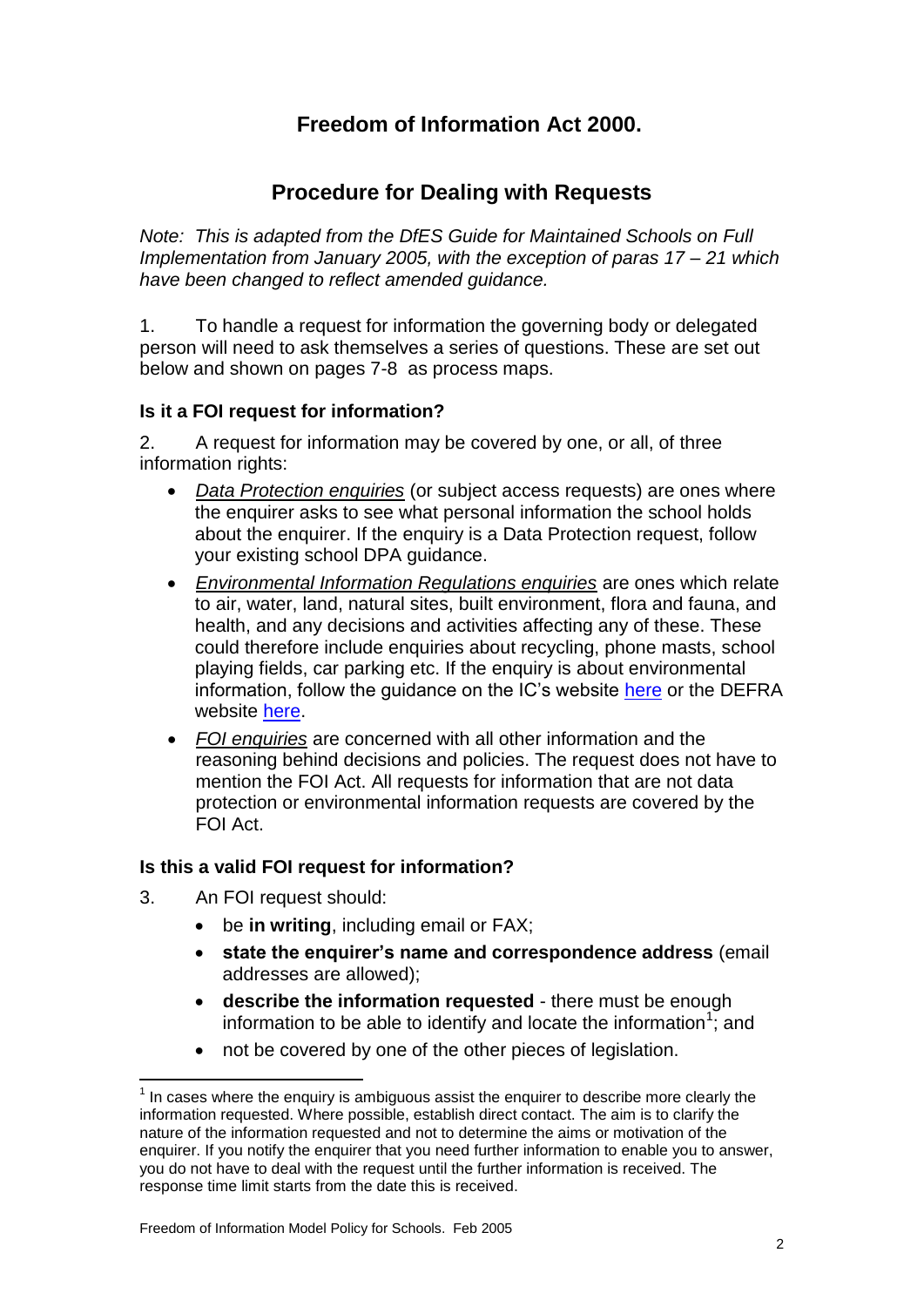4. Verbal enquiries are not covered by the FOI Act. Such enquiries can be dealt with where the enquiry is relatively straightforward and can be dealt with satisfactorily. However, for more complex enquiries, and to avoid disputes over what was asked for, you should ask the enquirer to put the request in writing or email, when the request will become subject to FOI.

## **Does the school hold the information?**

5. "Holding" information means information relating to the business of the school:

- the school has **created**, or
- the school has **received from another** body or person, or
- **held by another** body **on** the **school's behalf**.

6. Information means both hard copy and digital information, including email.

7. If the school does not hold the information, you do not have to create or acquire it just to answer the enquiry, although a reasonable search should be made before denying that you have got information the school might be expected to hold.

## **Has the information requested already been made public?**

8. If the information requested is already in the public domain, for instance through your Publication Scheme or on your website, direct the enquirer to the information and explain how to access it.

## **Is the request vexatious or manifestly unreasonable or repeated?**

9. The Act states that there is no obligation to comply with vexatious requests. This is taken to mean a request which is designed to cause inconvenience, harassment or expense rather than to obtain information, and would require a substantial diversion of resources or would otherwise undermine the work of the school<sup>2</sup>. This however does not provide an excuse for bad records management.

## **Can the school transfer a request to another body?**

10. If the information is held by another public authority, such as your local authority, first check with them they hold it, then transfer the request to them. You must notify the enquirer that you do not hold the information and to whom you have transferred the request. You should answer any parts of the enquiry in respect of information your school does hold.

## **Could a third party's interests be affected by disclosure?**

<sup>1</sup>  $2$  It is not intended to include otherwise valid requests in which the applicant may make complaints or vent frustrations. In addition, you do not have to comply with repeated identical or substantially similar requests from the same applicant unless a "reasonable" interval has elapsed between requests.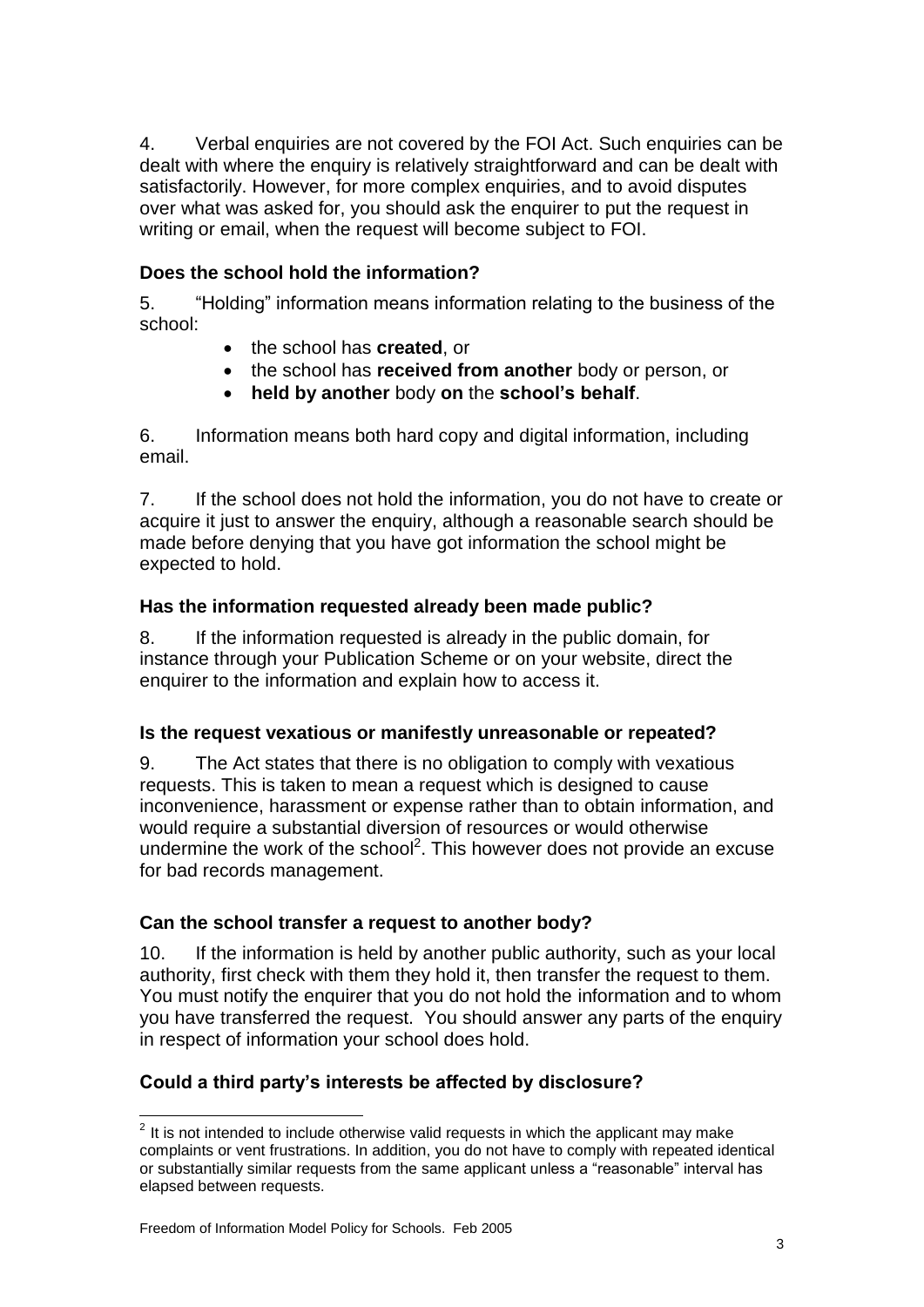11. Consultation of third parties may be required if their interests could be affected by release of the information requested, and any such consultation may influence the decision. You do not need to consult where you are not going to disclose the information because you will be applying an exemption.

- 12. Consultation will be necessary where:
	- disclosure of information may affect the legal rights of a third party, such as the right to have certain information treated in confidence or rights under Article 8 of the European Convention on Human Rights;
	- the views of the third party may assist you to determine if information is exempt from disclosure, or
	- the views of the third party may assist you to determine the public interest.

## **Does an exemption apply?**

13. The presumption of the legislation is that you will disclose information unless the Act provides a specific reason to withhold it. There are more than 20 exemptions and are mainly intended to protect sensitive or confidential information.

14. Only where you have real concerns about disclosing the information should you look to see whether an exemption might apply. Even then, where the potential exemption is a qualified exemption, you need to consider the public interest test to identify if the public interest in applying the exemption outweighs the public interest in disclosing it. Therefore, unless it is in the public interest to withhold the information, it has to be released.

## **What if the request is for personal information?**

15. Personal information requested by the subject of that information is exempt under the FOI Act as such information is covered by the Data Protection Act. Individuals must, therefore, continue to make a 'subject access request' under the Data Protection Act if they wish to access such information.

#### **What if the details contain personal information?**

16. Personal information requested by third parties is also exempt under the FOI Act where release of that information would breach the Data Protection Act. If a request is made for a document (e.g. Governing Body minutes) which contains personal information whose release to a third party would breach the Data Protection Act, the document may be issued by blanking out the relevant personal information as set out in the redaction procedure. The procedure for redaction is here $3$ .

 3 The procedure for redaction is:

i) mask the passages which are not to be disclosed and photocopy; (ii)annotate in the margin against each blank passage, the exemption and section of the Act under which this passage is exempt; iv)explain in the covering letter that the relevant exemptions are marked in the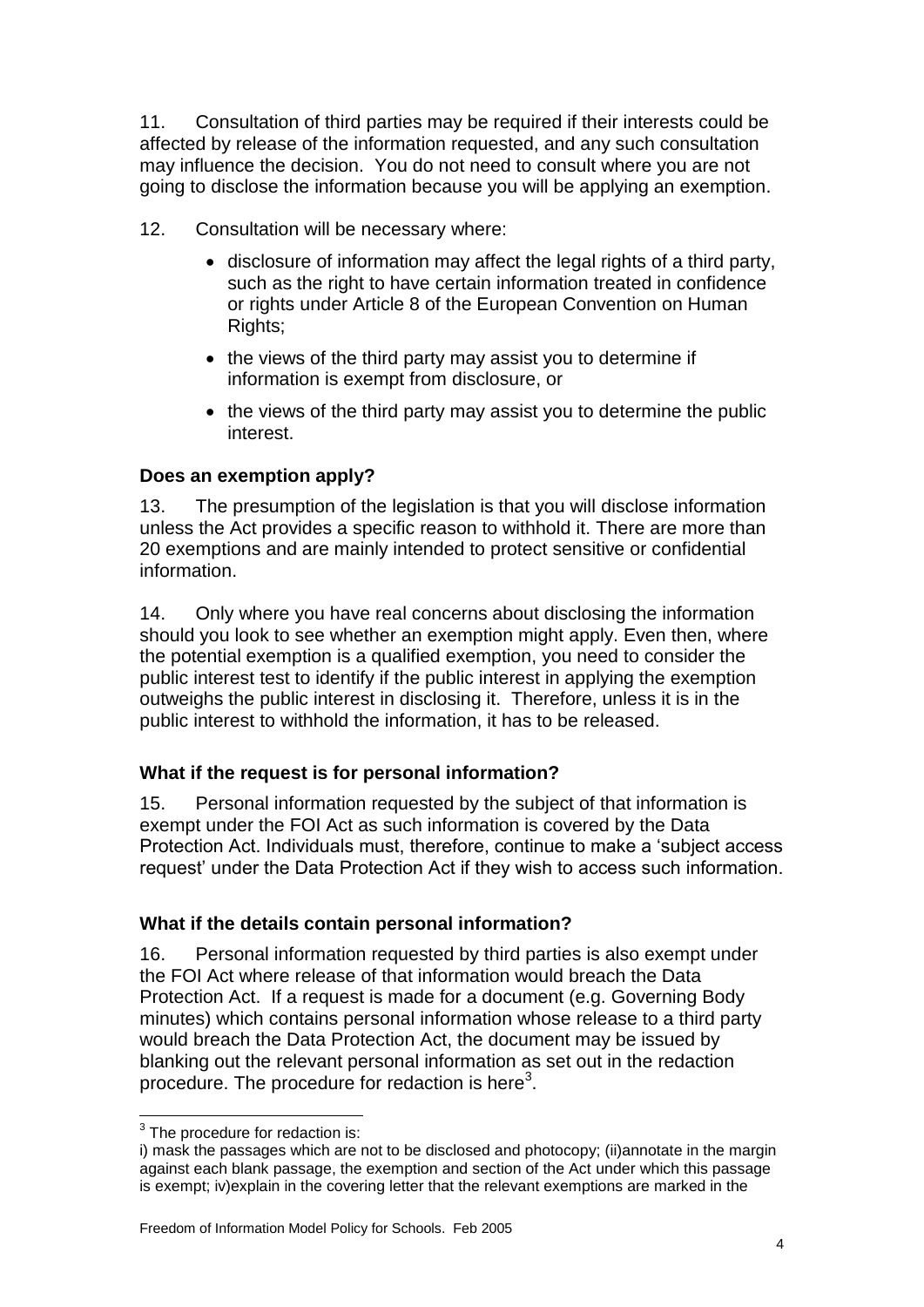#### **How much can we charge?**

17. The Act allows governing bodies to charge for providing information. For further information, see Appendix 4

18. The first step is to determine if the threshold (currently £450) would be exceeded. Staff costs should be calculated at £25 per hour. You can take account of the costs of determining if the information is held, locating and retrieving the information, and extracting the information from other documents. You cannot take into account the costs involved in determining whether information is exempt.

19. If a request would cost less than the appropriate limit, (currently £450) the school can only charge for the cost of informing the applicant whether the information is held, and communicating the information to the applicant (e.g. photocopying, printing and postage costs).

If a request would cost more than the appropriate limit, (£450) the school can turn the request down, answer and charge a fee, or answer and waive the fee. If it decides to charge a fee, and does not have other powers to do so, it can charge on the basis of the costs

20. Schools will however wish to consider whether calculating the cost of the fee outweighs the cost of providing the information. In practice we recommend that schools respond to straightforward enquiries free of charge and charge where the costs are significant.

21. If you are going to charge you must send the enquirer a fees notice and do not have to comply with the request until the fee has been paid.

#### **Is there a time limit for replying to the enquirer?**

22. Compliance with a request must be prompt and certainly within the legally prescribed limit of 20 working days, excluding school holidays.<sup>4</sup> Failure to comply could result in a complaint to the Information Commissioner. The response time starts from the time the request is received. Where you have asked the enquirer for more information to enable you to answer, the 20 days start time begins when this further information has been received.

23. If a qualified exemption applies and you need more time to consider the public interest test, you should reply within the 20 days stating that an

attachments and in the case of non-absolute exemptions, how the public interest test has been considered.

On no account must you use the computer to rewrite the document or email and simply delete the exempted passages so that the resulting document appears as though they did not exist. The one circumstance where this would be permissible would be where the only redacted parts are personal information such as people's names and the covering letter explains this.

 $4$  An order to this effect is to be made under section 10(4) of the Act and should take effect from 1 January 2005

1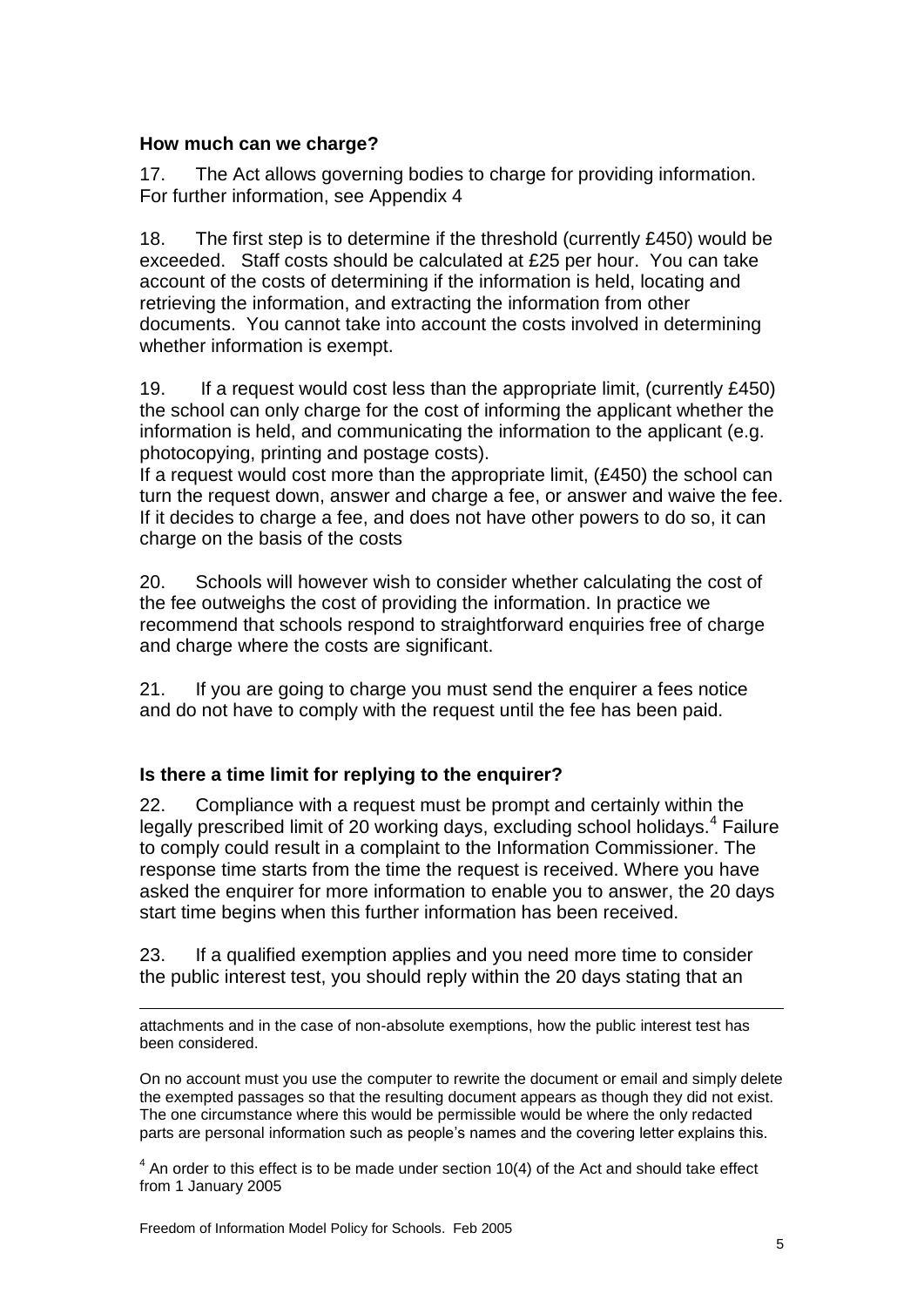exemption applies but include an estimate of the date by which a decision on the public interest test will be made. This should be within a "reasonable" time – in practice, it is recommended by the Department that normally this should be within 10 working days.

24. Where you have notified the enquirer that a charge is to be made, the time period stops until payment is received and then continues again once payment has been received.

### **What action is required to refuse a request?**

25. If the information is not to be provided, the person dealing with the request must immediately contact the person in the school with delegated responsibility for FOI to ensure that the case has been properly considered and the reasons for refusal are sound. If it is decided to refuse a request, you need to send a refusals notice, which must contain

- i) the fact that the responsible person cannot provide the information asked for;
- ii) which exemption(s) you are claiming apply;
- iii) why the exemption(s) apply to this enquiry (if it is not self-evident);
- iv) reasons for refusal if based on cost of compliance .
- v) in the case of non-absolute exemptions, how you have applied the public interest test, specifying the public interest factors taken into account before reaching the decision .
- vi) reasons for refusal on vexatious or repeated grounds
- vii) the internal complaints procedure.

26. For monitoring purposes and in case of an appeal against a decision not to release the information or an investigation by the Information Commissioner, the responsible person must keep a record of all enquiries where all or part of the requested information is withheld and exemptions are claimed. The record must include the reasons for the decision to withhold the information. Records should be retained for 5 years. There are no requirements to keep records where you have supplied the information requested.

#### **What do I do if someone complains?**

27. Any written (including email) expression of dissatisfaction - even if it does not specifically seek a review – should be handled through the school's existing complaints procedure which should be fair and impartial. The procedure should be clear and non bureaucratic. Wherever practicable the review should be handled by someone not involved in the original decision. The Governing Body should set and publish a target time for determining complaints and information on the success rate in meeting the target. The school should maintain records of all complaints and their outcome.

28. When the original request has been reviewed and the outcome is that the information should be disclosed this should be done as soon as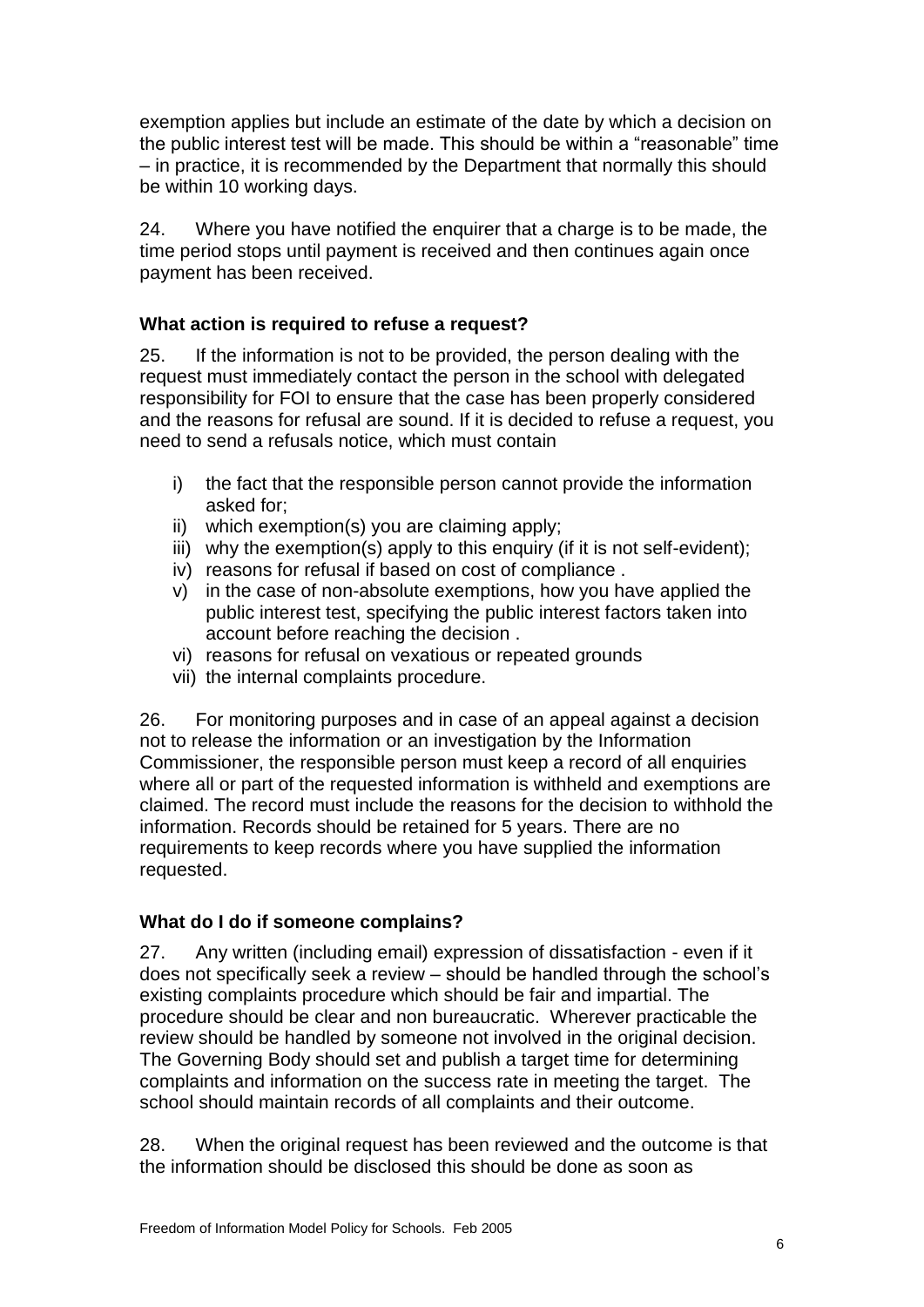practicable. When the outcome is that procedures within the school have not been properly followed, the school should review procedures to prevent any recurrence. When the outcome upholds the school's original decision or action, the applicant should be informed of their right to appeal to the Information Commissioner. The appeal should be made in writing to:

FOI Compliance Team (complaints) Wycliffe House, Water Lane, Wilmslow, Cheshire. SK9 5AF

Written by Mr Guy Chappell- Director of Business & Enterprise Reviewed by Mr Nick Vincent- Governor Approved by the Governing Body on 19 March 2015 The Governing Body agreed that future reviews be dealt with by the Community & Ethos Committee of the Governing Body next review November 2018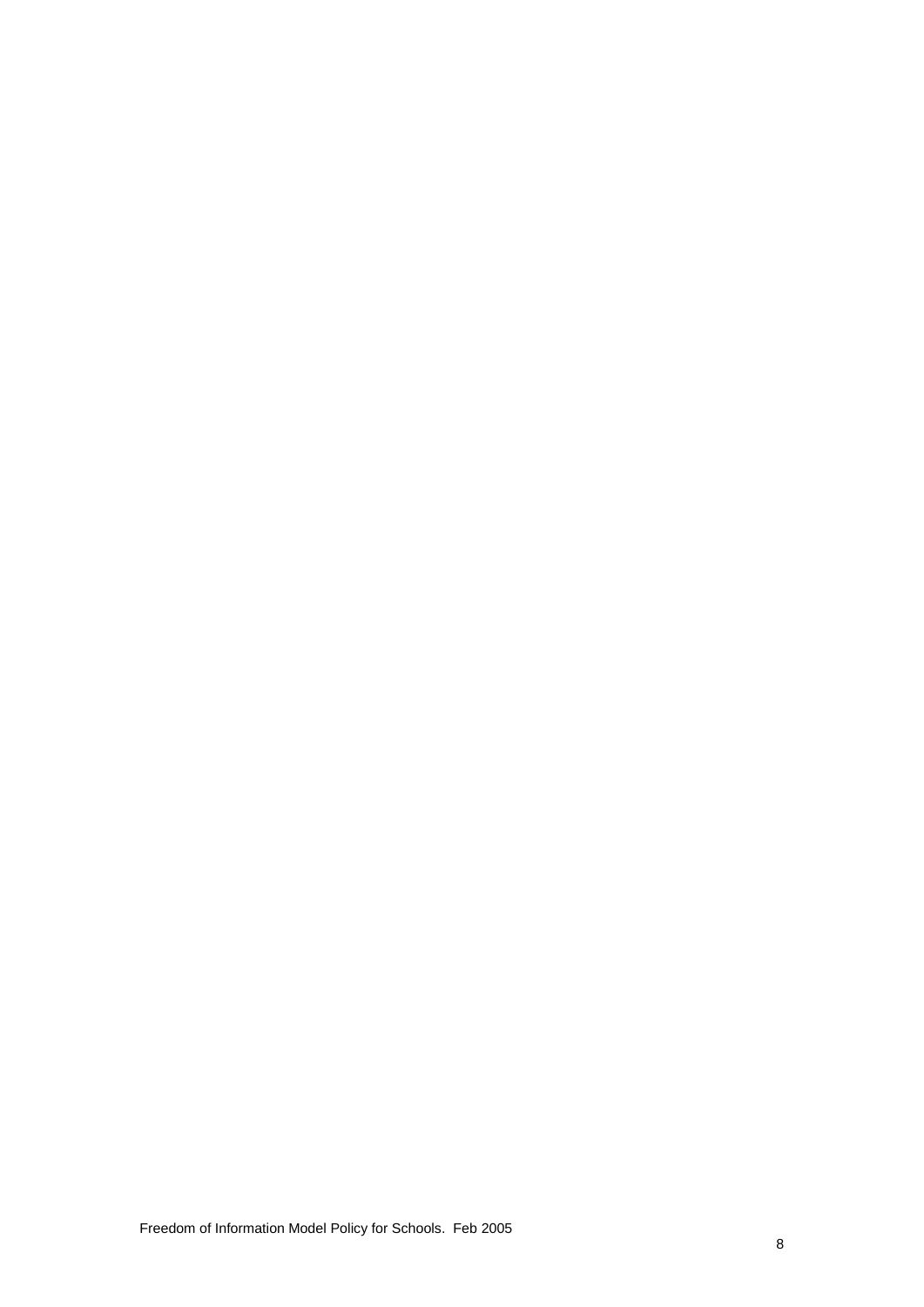## **Process Map 1 for Dealing with Requests**